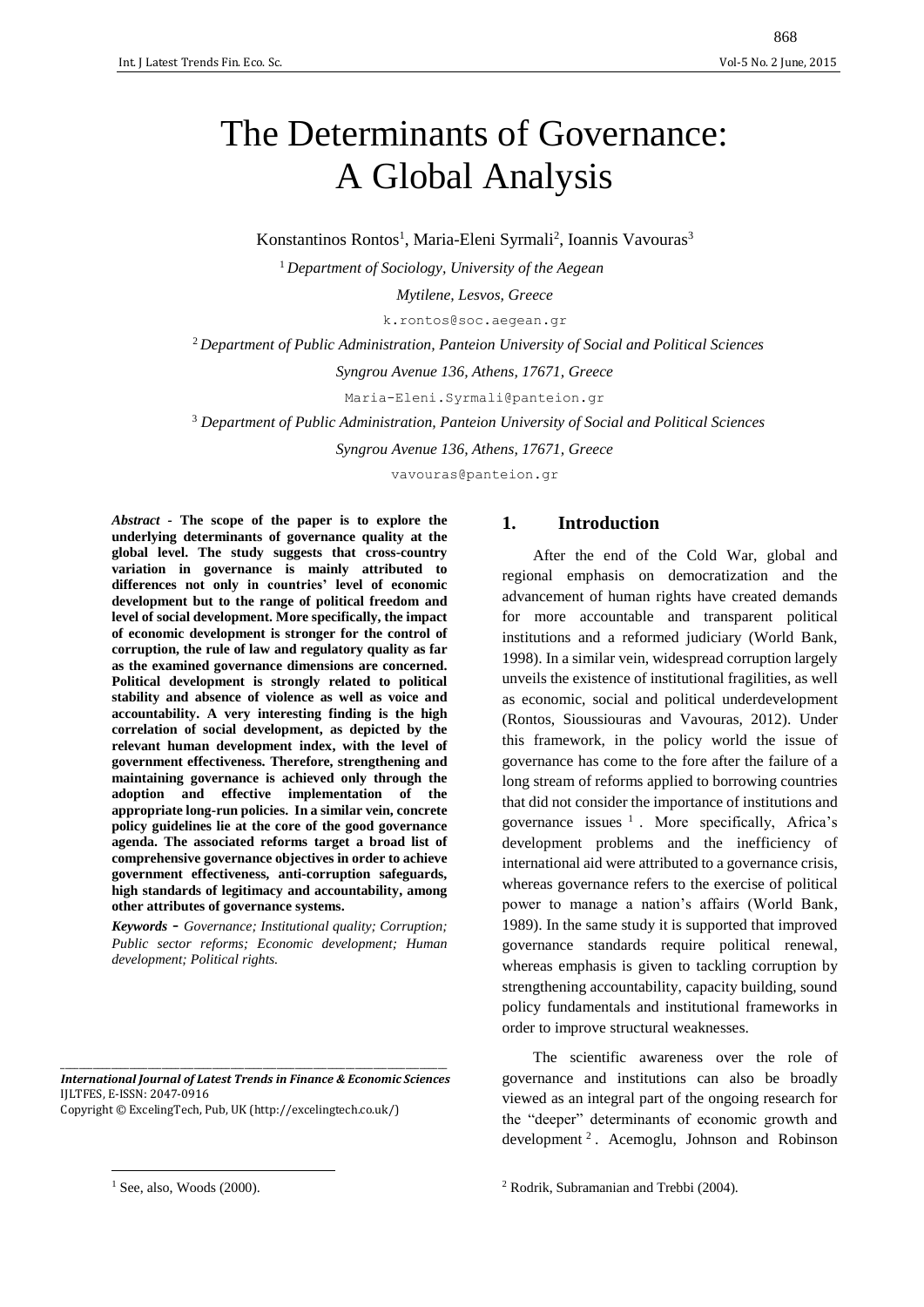(2005) make the discrimination between the proximate explanations of comparative growth supported by standard economic models of factor accumulation and innovation and the fundamental or deeper causes, which emphasize the importance of factors like economic institutions, geography and culture. Even if capital accumulation or technological innovation account for significant differences in long-run levels of per capita output across countries, they do not answer truly causal questions concerning the success or failure of certain societies to take the actions necessary to accomplish such accumulation or innovation. Similarly, North and Thomas (1973) argue that factors like innovation, economies of scale, education and capital accumulation are not causes of growth, they are growth instead. To further explore these issues, the emerging field of the economics literature concerning the deep determinants of growth described above, is called the new institutional economics<sup>3</sup>.

While the notion of governance has gained prominence in the literature and is extensively discussed among scholars and policymakers, there is little agreement on the essence of the concept. Governance is a multidimensional theme<sup>4</sup> associated with a variety of economic, social and political factors, such as high per capita income, high human development standards and democratic institutions. Due to its elusive nature there is not a clear consensus on the concept neither a universally agreed definition of governance <sup>5</sup> (Kjaer, 2004). On the contrary, international agencies and researchers follow their own definitions depending on the conceptual spectrum under which they analyze the phenomenon, with a main focus on the sociopolitical dimension apart from the economic aspect of governance.

Although it is difficult to agree on a precise definition, the most common of them prevailing in the relevant literature are presented in the following paragraphs. Governance is defined by the World Bank as the manner in which power is exercised in the management of a country's economic and social resources for development (World Bank, 1991). In

 $\overline{\phantom{a}}$ 

more concrete terms, the World Bank's involvement in governance has primarily focused on sound development management emphasizing public sector reform, public expenditure control and privatization<sup>6</sup>. Therefore, good governance infrastructure is fundamental in creating, operationalizing and maintaining an environment of strong and equitable development, whereas it is a central supplement to sound economic policies. However, this definition is characterized as somewhat narrow since it does not take into account the political system and civil liberties as well as the role of civil society (Johnston, 1998). According to Kaufmann, Kraay and Mastruzzi (2010) this definition is limited centered on public sector management issues. On the contrary, as discussed by Keefer (2004) more emphasis should be given to causal or more fundamental concepts, which enclose the incentive structure that guides the actions of political actors. The World Bank identifies three distinct aspects of governance: (i) the form of political regime, (ii) the process by which authority is exercised in the management of a country's economic and social resources for development, and (iii) the capacity of governments to design, formulate, and implement policies and discharge functions (World Bank, 1994).

One of the most widely used definitions of governance in the literature is provided by the World Bank. Governance is defined as the traditions and institutions by which authority in a country is exercised. This broad definition includes: (a) the process by which governments are selected, monitored and replaced, (b) the capacity of the government to effectively formulate and implement sound policies, and (c) the respect of citizens and the state for the institutions that govern economic and social interactions among them (Kaufmann, Kraay and Lobatón, 1999). The governance indicators that have been developed in this context capture six key dimensions of institutional quality or governance, and measure<sup>7</sup>, through two indicators each, the political, economic and institutional dimensions of governance (Kaufmann, 2005). Overall, six dimensions of governance emerge, which are the following<sup>8</sup>:

<sup>3</sup> North (1990).

<sup>4</sup> Governance is at the intersection of many fields in social sciences including development studies, economics, international relations, law, political science, public administration and sociology (Dixit, 2009).

<sup>5</sup> For a concise overview of the relevant literature definitions, see Dethier (1999) and United Nations (2007).  $6$  Quibria  $(2006)$ .

<sup>7</sup> Measuring governance performance could assist with setting standards for improvement and achievement as well

as indicating where funds could have been better used and where policy might prove most effective (Besançon, 2003). <sup>8</sup> The Worldwide Governance Indicators introduce sustainability metrics as they incorporate social, economic and political concerns related to sustainability. The elements captured by the index, such as accountability, political voice and political stability among other attributes of governing systems, are important over both the shorter as well as the longer term and therefore are of crucial importance from a sustainability perspective (World Economic Forum, 2011).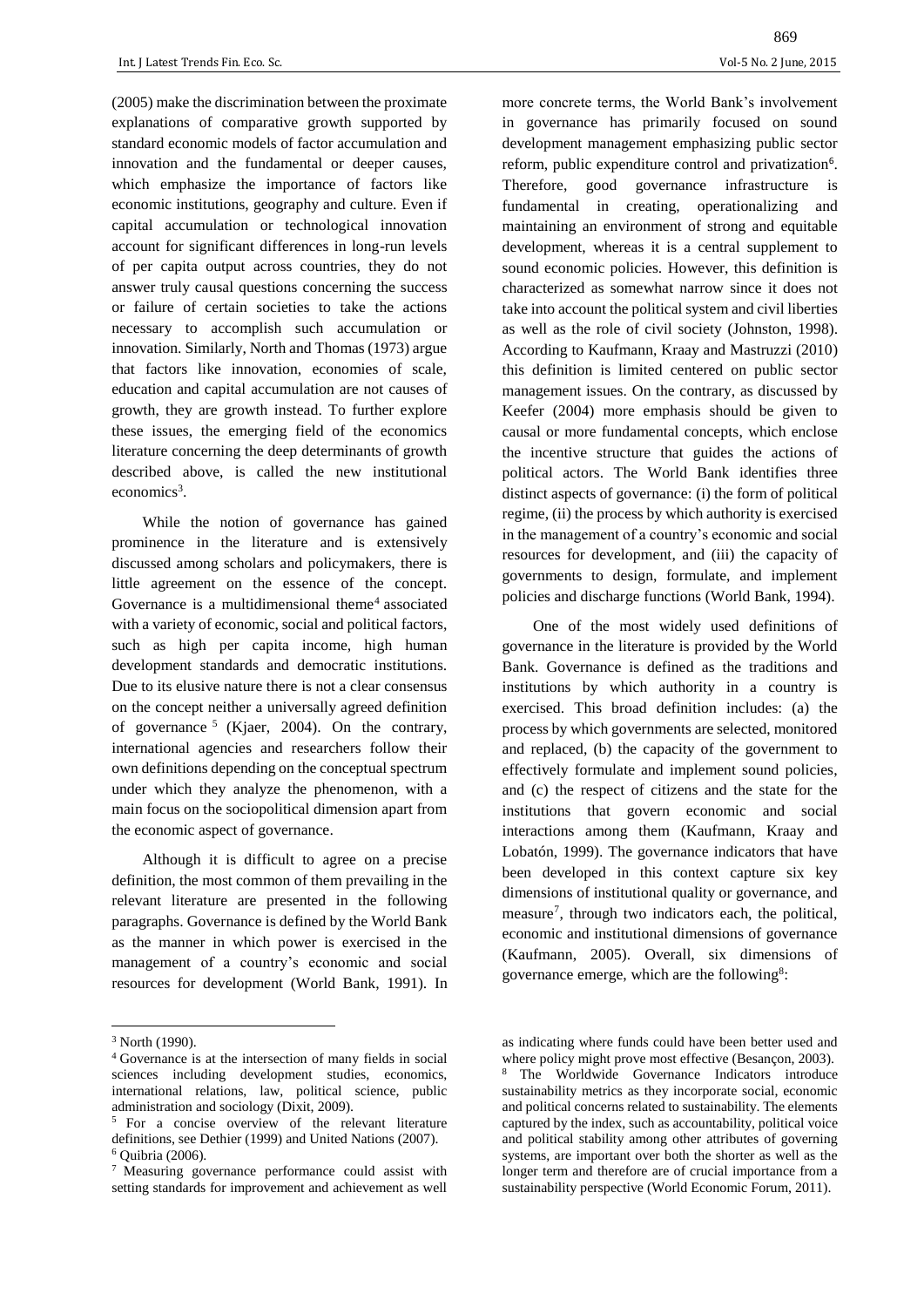- 1. **Voice and Accountability** expresses perceptions of the extent to which citizens are able to participate in selecting their government, as well as freedom of speech, freedom of association and a free media.
- 2. **Political Stability and Absence of Violence/Terrorism** expresses perceptions of the likelihood that the government will be destabilized or overthrown by unlawful or violent means, including politically‐motivated violence and terrorism.
- 3. **Government Effectiveness** expresses perceptions of the quality of public services, the quality of the civil service and the degree of its independence from political pressures, the quality of policy design and implementation, and the credibility of the government's commitment to these policies.
- 4. **Regulatory Quality** expresses perceptions of the ability of the government to formulate and impose sound policies and regulations that permit and promote private sector development.
- 5. **Rule of Law** expresses perceptions of the extent to which agents have confidence in and comply with the rules of society, and in particular the quality of contract enforcement, property rights, the police, and the courts, as well as the likelihood of crime and violence.
- 6. **Control of Corruption** expresses perceptions of the extent to which public power is exercised for private gain, including both petty and grand forms of corruption, as well as misappropriation of the state by elites and private interests.

The definition of governance according to the Organisation for Economic Co-operation and Development (OECD) is in line with the World Bank's definition. It denotes the use of political power and exercise of control in a society in relation to the administration of its resources for economic and social developmen<sup>9</sup>. This broad definition encompasses the role of public authorities in establishing the framework in which economic agents operate and in determining the allocation of benefits and the nature of the relationship between the ruler and the ruled. According to the OECD, good governance refers to the

**.** 

rule of law, efficient public sector management and corruption control.

According to the European Commission, governance refers to the state's ability to serve the citizens. It concerns the rules, processes, and behavior by which interests are shaped, resources are administered, and power is exercised in society. The way public functions are accomplished, public resources are managed and public regulatory affairs are conducted is the major issue to be addressed in that framework. Despite its open and wide character, governance has a practical value related to the core aspects of the functioning of any society and political and social system and in this respect it can be characterized as a basic measure of stability and performance of a society as well as of quality and performance of any political and administrative system<sup>10</sup> (Commission of the European Communities, 2003). Thus, institutional sustainability and capacity building are the primary elements of the good governance agenda.

According to the United Nations Development Programme (UNDP), governance is the system of values, policies and institutions by which a society administers its economic, political and social matters through synergies within and among the state, civil society and private sector. It describes the rules, institutions and practices that set limits and provide incentives for individuals, organizations and firms<sup>11</sup>.

From an empirical perspective, the relationship between governance and its determinants has been left rather imprecise, with a notable absence of a concrete theoretical framework to guide empirical work  $12$ . Impediments to empirical research concerning governance and institutional quality can be attributed to conceptual and measurement problems, whereas the way these themes are defined determines what gets modeled and measured<sup>13</sup>.

Under this analytical framework, the scope of the paper is to investigate the determinants of governance for all countries of the world for which the required data are available, that is 173 countries. The study builds on three strands of the governance literature, namely the economic, political and social<sup>14</sup>. The first strand focuses on the level of economic development

<sup>9</sup> Organisation for Economic Co-operation and Development (1995).

<sup>&</sup>lt;sup>10</sup> In the same vein, the Commission's governance policy advice includes five principles for establishing more democratic governance. These are openness, participation, accountability, effectiveness and coherence (Commission of the European Communities, 2001).

<sup>&</sup>lt;sup>11</sup> United Nations Development Programme (2007).

<sup>12</sup> Al Marhubi (2004).

<sup>13</sup> A similar view has been expressed about corruption, which constitutes a fundamental pillar of governance (Jain, 2001).

<sup>&</sup>lt;sup>14</sup> The conceptual framework employed builds on La Porta at al. (1999).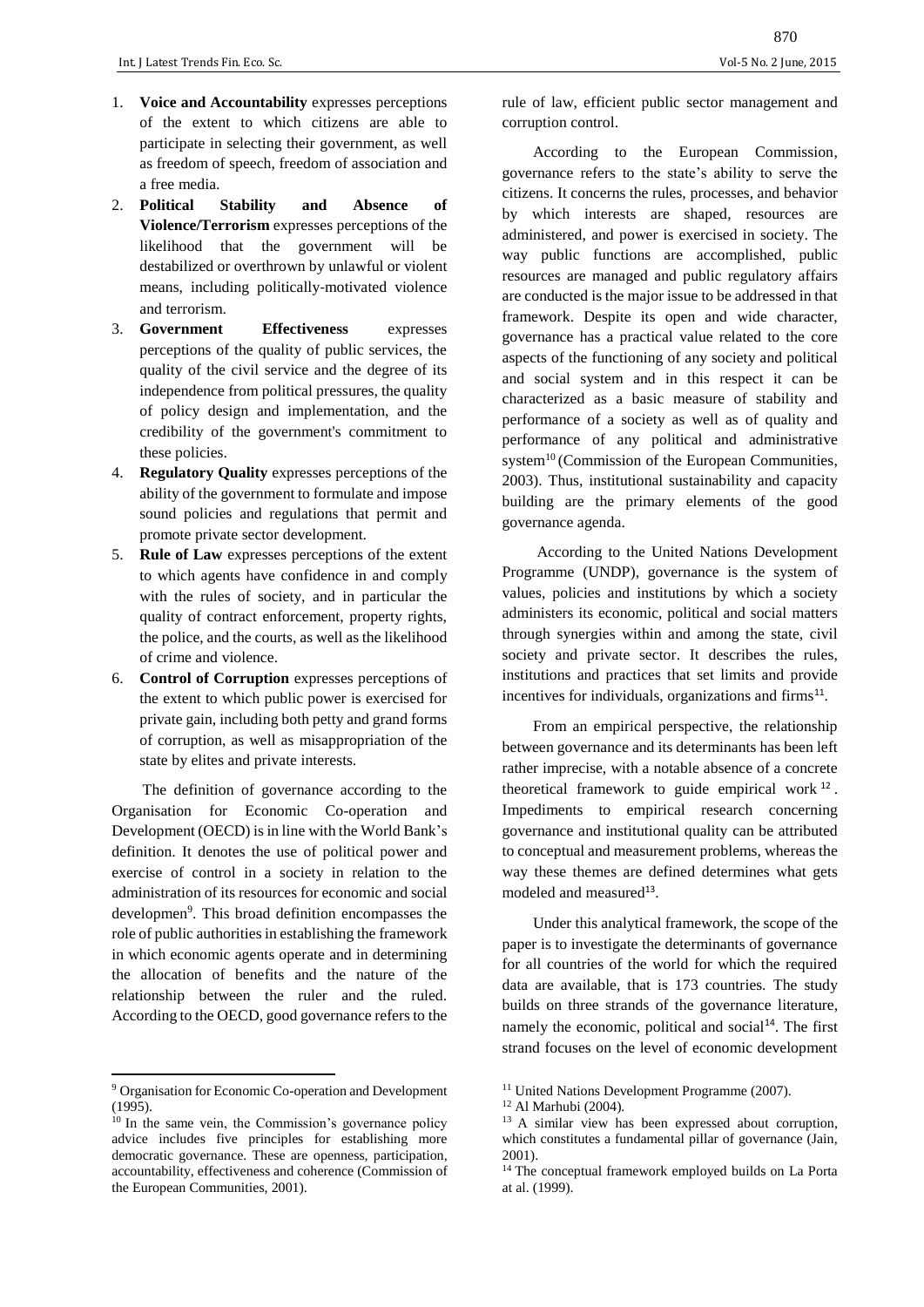as measured by gross national income per capita in purchasing power parities or current international dollars. The second strand refers to the political determinants of governance approached by the range of political rights and the extent of civil liberties. The third strand analyzes the social aspects of governance proxied by the non-income human development index, which combines measures of life expectancy and educational attainment. The analysis suggests that all the above factors are of primary importance in determining the level of governance worldwide and should not be examined in isolation from each other. Policy implications that have emerged out of the empirical analysis reveal that different combinations of economic, social and political factors contribute to governance performance not uniformly but depending on the specific governance dimension under consideration. Generally, maintaining good governance is achieved only through the adoption and effective implementation of the appropriate long-run policies of economic, social and political nature.

# **2. Methodology, data and analysis**

# **2.1 Model specification**

To explore the factors that determine each dimension of governance in the global context, regression modeling was used with the six dimensions of governance taken as the dependent variables. Actually, six linear regressions of this kind were constructed, each of them having as dependent variable one of the six dimensions of governance presented above. Concerning the regression approach, the multiple linear regression model of the following general specification was used:

$$
Y = b_o + b_1.X_1 + b_2.X_2 + \ldots + b_n.X_n + e
$$

More analytically, to express governance, the relevant Worldwide Governance Indicators (WGI) dataset is used estimated by the World Bank<sup>15</sup>. It should be acknowledged that it is the most extensively used dataset and has emerged as a standard point of reference in the relevant empirical literature. It covers a broad spectrum of the six governance dimensions described above, which neatly capture the good governance agenda framework as delineated by the World Bank. The values of the indicators lie between -2.5 and 2.5, where higher values correspond to better governance. Gross National Income per capita in purchasing power parities or current international dollars (GNI.pc.ppp) is used to approximate the level of economic development in each country. GNI.pc.ppp is an indicator widely used in international comparisons of economic development and is provided by the World Bank<sup>16</sup>. To approximate the quality of democracy in each country the political rights index (PR) is used estimated by the Freedom House organization. The scale of the PR index ranges between 1 and 7. Countries and territories with a rating of 1 enjoy a wide range of political rights, including free and fair elections, whereas countries and territories with a rating of 7 have few or no political rights because of severe government oppression, sometimes in combination with civil war <sup>17</sup> . To approximate the extent of civil liberties in each country the civil liberties index (CL) is used compiled by the Freedom House organization as well. The scale of the CL index ranges between 1 and 7. Countries and territories with a rating of 1 enjoy a wide range of civil liberties, including freedom of expression, assembly, association, education, and religion. Countries and territories with a rating of 7 have few or no civil liberties<sup>18</sup>. The human development index  $(HDI)$  is used as a summary measure of the level of human development. It is estimated by the United Nations Development Programme (UNDP) and it measures the average achievements in a given country in three relevant dimensions of human development: a long and healthy life, access to knowledge and a decent standard of living<sup>18</sup>. According to this index, countries are classified in four categories: very high human development if the value of the index is higher than 0.900, high human development if the value of the index lies between 0.800 and 0.899, medium human development if the value of the index is between 0.500 and 0.799 and low human development if the value of the index is lower than  $0.500^{19}$ .

All dependent and explanatory variables of the regression models are quantitative, measured in the scales suggested by the organizations that produce them. The normality of the dependent variable was tested, while linearity, multicollinearity, heteroscedasticity and autocorrelation checks were also carried out. The explanatory power of the model was expressed by the adjusted coefficient of determination  $(\overline{R}^2)$ . The stepwise procedure used by the SPSS package was employed for building the models, with a probability of F equal to 0.05 as a

 $\frac{1}{15}$ 

http://info.worldbank.org/governance/wgi/index.aspx#hom e.

<sup>16</sup>See,

[http://data.worldbank.org/indicator/NY.GNP.PCAP.PP.CD.](http://data.worldbank.org/indicator/NY.GNP.PCAP.PP.CD) <sup>17</sup> https://freedomhouse.org/report/freedom-world/freedomworld-2012.

<sup>18</sup> http://hdr.undp.org/en/data.

<sup>19</sup>Since the HDI includes as one of its main components GNI per capita that has already been used as the basic variable of economic development, the variable HDI based on nonincome measures is employed, that is the HDI excluding its income dimension or component. See, http://hdr.undp.org/en/data.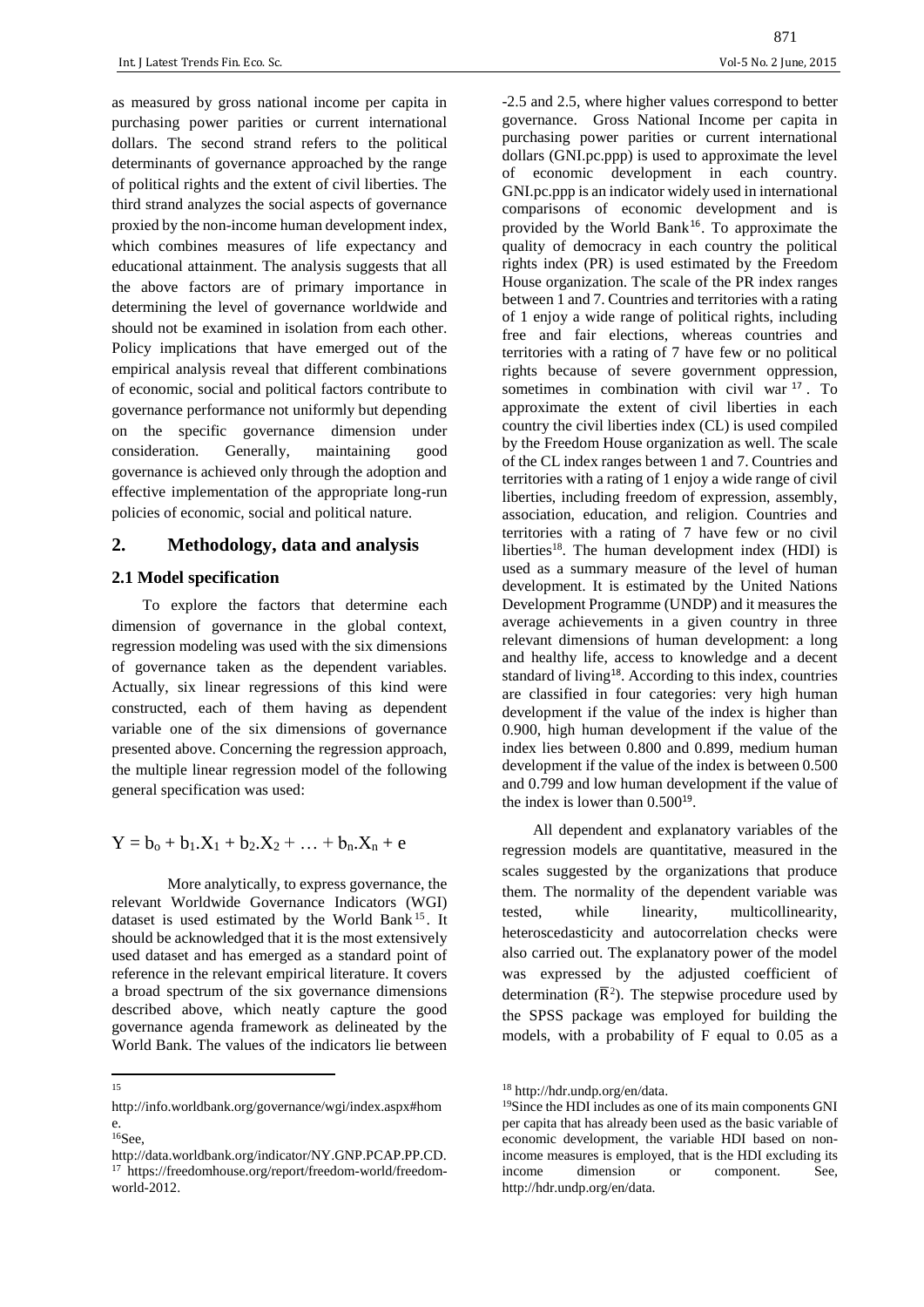criterion to enter a variable and equal to 0.10 as a criterion to remove a variable. The economic significance (the direction of the effect) of a variable was also a criterion for its approval.

## **2.2. Estimation results**

Table 1 presents summary statistics containing some preliminary results. All countries independently of their average real income levels are included in the analysis. This is also evident by the large difference between the minimum and maximum value of the relevant per capita income index, which ranges between \$370.00 and \$82,340.00 respectively. Table 2 presenting the correlation matrix provides a first approximation for the main determinants of governance. The analysis shows that, on average, countries with higher income exhibit improved governance capacities. More specifically, gross National Income (GNI.pc.ppp) is more strongly positively related to government effectiveness (GE), control of corruption (CC) and the rule of law (RL). The relationship between civil liberties (CL) and all governance dimensions is negative as lower values of the civil liberties indicator correspond to improved levels of the index. The strong correlation between Political factors (Political Rights-PR and Civil Liberties-CL) with Voice Accountability (VA) is also remarkable. An interesting finding is the positive relationship between the human development index (HDI) with government effectiveness (GE) and regulatory quality (RQ), which is also reached by the ensuing regression results. The sign of the relationship between PR and CL in positive as expected due to the measurement scale of both indexes. Linearity of the models seems to be followed according to the correlation matrix of table 2<sup>20</sup>.

#### **Table 1.** Summary statistics

|              | Mean      | Standard deviation | Minimum | Maximum   |
|--------------|-----------|--------------------|---------|-----------|
| <b>PSAVT</b> | $-0.11$   | 0.97               | $-2.69$ | 1.40      |
| VA           | $-0.07$   | 0.97               | $-2.21$ | 1.75      |
| <b>RQ</b>    | $-0.02$   | 0.94               | $-2.24$ | 1.96      |
| RL           | $-0.07$   | 0.97               | $-1.72$ | 1.95      |
| CC           | $-0.06$   | 0.99               | $-1.56$ | 2.39      |
| <b>GE</b>    | $-0.03$   | 0.96               | $-1.66$ | 2.21      |
| <b>GNI</b>   | 14,711.86 | 15,653.43          | 370.00  | 82,340.00 |
| <b>PR</b>    | 3.38      | 2.09               | 1.00    | 7.00      |
| CL           | 3.31      | 1.82               | 1.00    | 7.00      |
| <b>HDINI</b> | 0.707     | 0.172              | 0.310   | 0.980     |

**Table 2.** Correlation table

|              | CC.     | CL.     | <b>GE</b> | <b>GNI</b> | <b>HDINI</b> | <b>PR</b> | <b>PSAVT</b> | <b>RL</b> | <b>RQ</b> | VA   |
|--------------|---------|---------|-----------|------------|--------------|-----------|--------------|-----------|-----------|------|
| CC           | 1.00    |         |           |            |              |           |              |           |           |      |
| CL           | $-0.68$ | 1.00    |           |            |              |           |              |           |           |      |
| <b>GE</b>    | 0.93    | $-0.68$ | 1.00      |            |              |           |              |           |           |      |
| <b>GNI</b>   | 0.77    | $-0.42$ | 0.80      | 1.00       |              |           |              |           |           |      |
| <b>HDINI</b> | 0.66    | $-0.58$ | 0.77      | 0.69       | 1.00         |           |              |           |           |      |
| <b>PR</b>    | $-0.63$ | 0.94    | $-0.66$   | $-0.38$    | $-0.54$      | 1.00      |              |           |           |      |
| <b>PSAVT</b> | 0.74    | $-0.68$ | 0.70      | 0.58       | 0.56         | $-0.60$   | 1.00         |           |           |      |
| RL           | 0.94    | $-0.73$ | 0.95      | 0.80       | 0.72         | $-0.68$   | 0.76         | 1.00      |           |      |
| <b>RQ</b>    | 0.85    | $-0.70$ | 0.93      | 0.76       | 0.71         | $-0.65$   | 0.62         | 0.89      | 1.00      |      |
| VA           | 0.79    | $-0.96$ | 0.80      | 0.55       | 0.63         | $-0.93$   | 0.70         | 0.83      | 0.79      | 1.00 |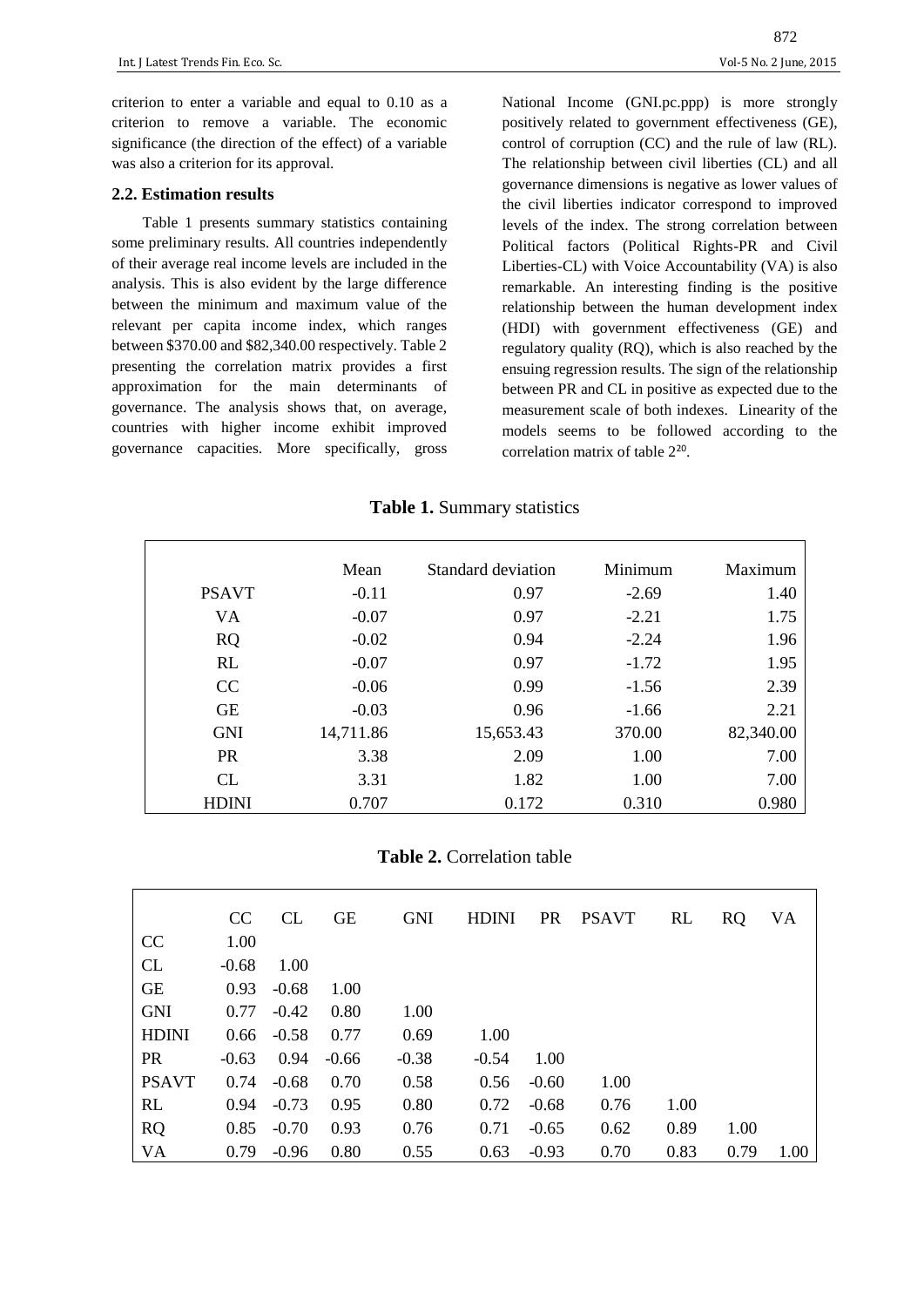The results of the empirical analysis are provided separately for each dependent variable expressing each of the six dimensions of governance. Regression coefficients presented in table 3 are in the expected direction and most of them are statistically significant either at the 1% or at the 5% level.

In model 1, the b coefficients (-0.283 and 0.022) of CL and GNI.pc.ppp are in the expected direction, indicating that in a certain country of the studied group, the higher the income per capita is the higher the political stability and absence of violence/terrorism (PSAVT) is. The higher the civil liberties are, the higher the political stability and absence of violence/terrorism (PSAVT) is and vice versa. Stepwise procedure did not include HDI into the model as it does not add to the explanatory power of the model in a statistically significant level  $21$ . The model has an acceptable total explanatory performance, as the coefficient of determination  $\mathbb{R}^2$  CL,  $GNI = 56.6\%$ .

In model 2, the b coefficients (-0.345, 0.011, - 0.116) of CL, GNI.pc.ppp and PR are in the expected direction, indicating that in a certain country of the group studied, the higher the political rights and civil liberties are, the higher the voice and accountability (VA) is and vice versa. Moreover, the higher the income per capita is, the higher the voice and accountability (VA) is. Stepwise procedure did not include HDI into the model as it does not add to the explanatory power of the model in a statistically significant level. The b's coefficients of CL, GNI.pc.ppp and PR are statistically significant ( $t_{CL}$  = - $14.007$ ,  $p = 0.000 < 0.001$ ,  $t_{GNLpc,ppp} = 10.554$ ,  $p = 0.000$  $< 0.001$  and t<sub>PR</sub> = -5.514, p = 0.000  $< 0.001$ ). Additionally, the constant coefficient is statistically significant as well (t = 30.770, p =  $0.000 < 0.001$ ). The model has an excellent total explanatory performance, as the coefficient of determination  $R^2$  CL, GNI, PR = 95.9%.

In model 3, the b coefficients (0.028, - 0.217, 0.758) of GNI.pc.ppp, CL and HDI are in the expected direction, indicating that in a certain country of the studied group, the higher the income per capita or the human development is, the higher the regulatory quality (RQ) is. Moreover, the higher the civil liberties are, the higher the regulatory quality (RQ) is and vice versa. Stepwise procedure did not include PR into the model as it does not add to the explanatory power of

 $\overline{\phantom{a}}$ 

the model in a statistically significant level. The b's coefficients of CL, GNI.pc.ppp and HDI are statistically significant ( $t_{GNLpc.ppp}$  = 7.797, p = 0.000 < 0.001,  $t_{CL} = -9.186$ ,  $p = 0.000 < 0.001$ , and  $t_{HDI} = 2.101$ ,  $p = 0.037 < 0.05$ ). Additionally, the constant coefficient is not statistically significant at conventional significance levels ( $t = -0.870$ ,  $p = 0.386$ > 0.05). The model has a very good total explanatory performance, as the coefficient of determination  $\mathbb{R}^2$  CL, GNL HDI =  $75.3\%$ .

In model 4, the b coefficients (0.037, - 0.254) of GNI.pc.ppp and CL are in the expected direction, indicating that in a certain country of the studied group, the higher the income per capita is and the higher civil liberties are, the higher the rule of law (RL) is. Stepwise procedure did not include PR and HDI into the model as they do not add to the explanatory power of the model in a statistically significant level. The b's coefficients of GNI.pc.ppp and CL are statistically significant (tGNI.pc.ppp = 16.648,  $p = 0.000 < 0.001$ ,  $t_{CL} = -13.458$ ,  $p = 0.000 < 0.001$ ). Additionally, the constant coefficient is statistically significant as well (t = 2.598, p =  $0.010 < 0.05$ ). The model has a very good total explanatory performance, as the coefficient of determination  $R^2$  GNI, CL = 82.2%.

In model 5, the b coefficients (0.038, - 0.236) of GNI.pc.ppp and CL are in the expected direction, indicating that in a certain country of the group studied, the higher the civil liberties are, the higher the control of corruption (CC) is and the higher the income per capita is, the higher the control of corruption (CC) is and vice versa. Stepwise procedure did not include PR and HDI into the model as they do not add to the explanatory power of the model in a statistically significant level. The b's coefficients of GNI.pc.ppp and CL are statistically significant  $(t_{GNLpc,ppp} = 14.069,$  $p = 0.000 < 0.001$ ,  $t_{CL} = -10.269$ ,  $p = 0.000 < 0.001$ ). Additionally, the constant coefficient is not statistically significant at conventional significance levels (t = 1.542,  $p = 0.125 > 0.05$ ). The model has a very good total explanatory performance, as the coefficient of determination  $R^2$  GNI, CL = 75.1%.

In model 6, the b coefficients (0.028, - 0.192, 1.411) of GNI.pc.ppp, CL and HDI are in the expected direction, indicating that in a certain country of the studied group, the higher the civil liberties, the higher the government effectiveness (GE) is and vice versa. Moreover, the higher the income per capita and HDI

<sup>21</sup> The contribution of each independent variable in explaining the dependent's variation has been estimated for all six models and is available upon request.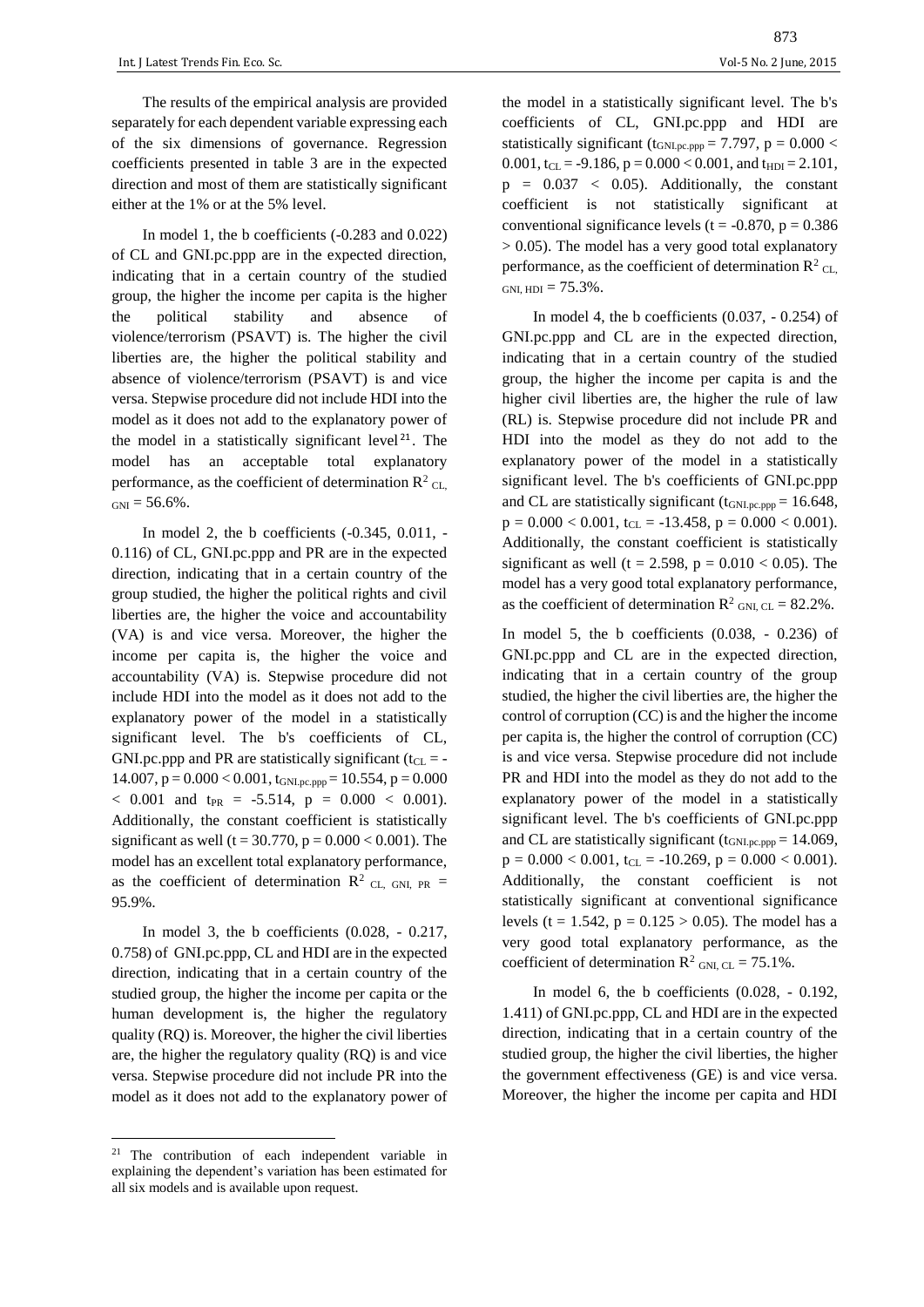are, the higher the government effectiveness (GE) is. Stepwise procedure did not include PR into the model as it does not add to the explanatory power of the model in a statistically significant level. The b's coefficients of CL, GNI.pc.ppp and PR are statistically significant ( $t_{\text{HDI}} = 4.372$ ,  $p = 0.000 < 0.001$ ,  $t_{\text{CL}} = -$ 9.054,  $p = 0.000 < 0.001$  and  $t_{GNLpc,ppp} = 8.607$ ,  $p =$  $0.000 < 0.001$ ). Additionally, the constant coefficient is also statistically significant (t =  $-3.261$ , p = 0.001). The model has a very good total explanatory performance, as the coefficient of determination  $\mathbb{R}^2$  <sub>CL,</sub> GNI,  $HDI = 75.3\%$ .

 Tolerance statistics are high and VIF are low  $(VIF < 10)$  for all independent variables, indicating no serious multicollinearity problems. Condition index for the last dimension is low  $(< 15$ ) and Eigenvalue is near 0 but not equal to it, both indicating not serious multicollinearity<sup>22</sup>. Studentized deleted residuals seem to follow the normal distribution according to all statistics and tests with the exception of the equation of regulatory quality and government effectiveness, which seem to face some but not very serious kurtosis problems. Moreover, Durbin-Watson test employed for all equations did not indicate autocorrelation. Therefore, all estimated models are approved denoting the existence of linear dependence of each of the six governance dimensions on each of the independent variables examined.

# **3. Conclusions and policy proposals**

## **3.1 Conclusions**

 $\overline{\phantom{a}}$ 

The most basic relationships that emerge out of the empirical analysis between each of the six dimensions of governance and the employed economic, political and social predictor variables are summarized. As far as the economic factors are concerned, the results indicate that income per capita is positively associated with all the six dimensions of the predicted governance variable but it is most strongly correlated to the degree of corruption, the rule of law and the regulatory quality. As expected, the two variables, namely control of corruption (CC) and GNI.pc.ppp, are positively related. Therefore, higher values of GNI.pc.ppp are associated with higher values of CC, that is lower perceived levels of corruption. From a parallel point of view, the level of corruption is an extensive one in low income countries. Moreover, as far the rule of law and regulatory quality are concerned it appears that their constituent elements and, more particularly, the protection of property rights and contract enforcement, the independent functioning of the justice, the respect of citizens for the accompanying governance institutions and the capacity of the state to formulate and enforce a coherent policy framework are more prevalent in high income societies.

The political system, mainly represented by civil liberties, seems to be another critical factor that affects the level of governance globally. More specifically, the level of civil liberties seems to be negatively associated with all the six dimensions of governance, that is the higher the protection of civil liberties the higher the quality of governance. However, it should be pointed out that the most strong negative correlation is present between civil liberties on the one hand and political stability and the level of voice and accountability on the other. As far as the political rights index is concerned, it is also correlated to the political dimension of governance. Concerning voice and accountability the sign of the relationship is negative as predicted by theory, since higher values of the political rights index correspond to lower political development. So, it is concluded that he long-run health of the political system often requires internal checks and balances, whereas openness and transparency are the best ways of ensuring that such structural mechanisms develop<sup>23</sup>.

The strong correlation of the economic dimension of governance, namely government effectiveness and regulatory quality, with the human development index should be highlighted. This finding indicates the role of socioeconomic environment in the quality of policy formulation and enforcement. Social structures, as captured by the human development index, are related to the quality of public services provided and the credibility of government's commitment to such policies. Human development is also positively correlated to regulatory quality. Human capital building, which is shaped by the accumulation of its basic ingredients, is, therefore, closely connected with increased governance capacities $24$ . Investing in basic social infrastructure, including education and health,

<sup>22</sup> Collinearity diagnostics of each final stepwise model, skewness statistics, kurtosis statistics and their standard errors, Kolmogorov-Smirnov tests with their p values and degrees of freedom, the distribution of studentized deleted residuals, homoscedasticity tests for all equations have been estimated and are available upon request.

<sup>23</sup> Islam (2006).

<sup>24</sup> Countries with high levels of the human development index are associated with low levels of corruption (Rose-Ackerman, 2005), which is a fundamental aspect of governance.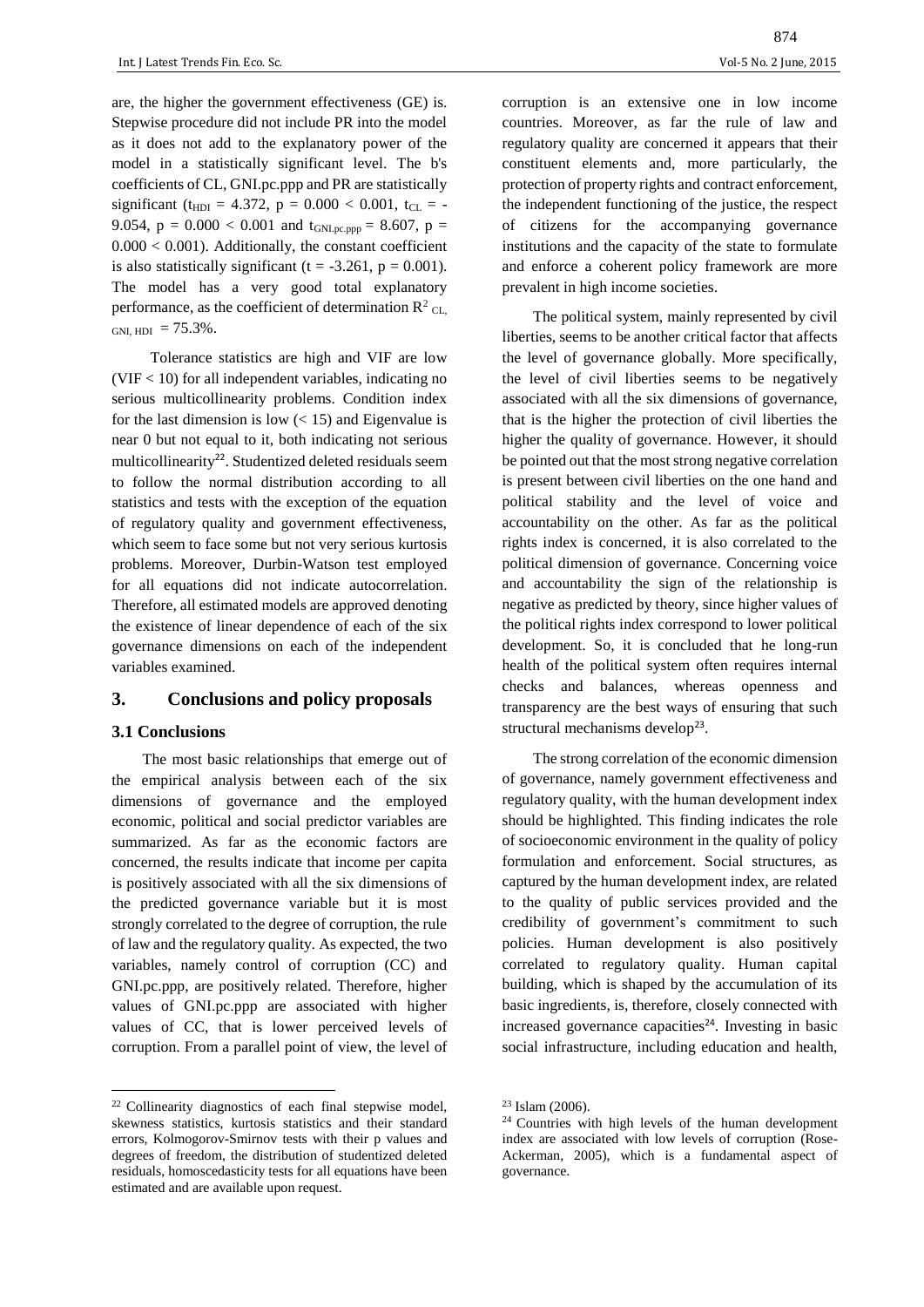|                           | Model 1     | Model 2                          | Model 3                     | Model 4     | Model 5     | Model 6                      |
|---------------------------|-------------|----------------------------------|-----------------------------|-------------|-------------|------------------------------|
|                           | (PSAVT)     | (VA)                             | (RQ)                        | (RL)        | (CC)        | (GE)                         |
| <b>GNI</b>                | $0.022***$  | $0.011***$                       | $0.028***$                  | $0.037***$  | $0.038***$  | $0.028***$                   |
|                           | 0.003       | 0.001                            | 0.004                       | 0.002       | 0.003       | 0.003                        |
|                           | 6.343       | 10.554                           | 7.797                       | 16.648      | 14.069      | 8.607                        |
| PR                        |             | $-0.116***$<br>0.021<br>$-5.514$ |                             |             |             |                              |
| CL                        | $-0.283***$ | $-0.345***$                      | $-0.217***$                 | $-0.254***$ | $-0.236***$ | $-0.192***$                  |
|                           | 0.029       | 0.025                            | 0.024                       | 0.019       | 0.023       | 0.021                        |
|                           | $-9.634$    | $-14.007$                        | $-9.186$                    | $-13.458$   | $-10.269$   | $-9.054$                     |
| HDI                       |             |                                  | $0.758**$<br>0.361<br>2.101 |             |             | $1.411***$<br>0.323<br>4.372 |
| Constant                  | $0.508***$  | $1.296***$                       | $-0.224$                    | $0.227**$   | 0.164       | $-0.752***$                  |
|                           | 0.136       | 0.042                            | 0.258                       | 0.087       | 0.106       | 0.231                        |
|                           | 3.736       | 30.770                           | $-0.870$                    | 2.598       | 1.542       | $-3.261$                     |
| $\overline{\mathrm{R}}^2$ | 0.566       | 0.959                            | 0.753                       | 0.822       | 0.751       | 0.753                        |
| Durbin-<br>Watson         | 2.005       | 1.822                            | 1.886                       | 2.008       | 2.005       | 2.059                        |

|  |  | Table 3. Estimates of governance determinants (2012) |  |
|--|--|------------------------------------------------------|--|
|--|--|------------------------------------------------------|--|

Notes: Values below coefficient estimates refer to standard errors and t-statistics respectively. \*\*\*, \*\* denot significance at the 1% and 5% level respectively.

emerge as drivers of navigating towards sustainable human development, which is critical for promoting an adaptive governance structure

#### **3.2 Policy proposals**

.

 $\overline{\phantom{a}}$ 

The results of the empirical section suggest that governance quality differs among countries due to the variation in countries' level of economic development, extent of political rights and civil liberties as well as their respective level of human development, which determine the overall level of institutional quality. Therefore, it is confirmed that countries should not

follow a blue print for reform so as to increase their overall long-run development levels (Rontos and Vavouras, 2013). Moreover, these inclusively examined factors do not have a symmetric impact on governance structure, but vary depending on the specific dimension of governance under consideration. Insufficient governance capacities and failures largely unveil the existence of economic and political weaknesses as well as institutional and social underdevelopment. An alternative policy interpretation is that government performance is in part determined by economic development<sup>25</sup>, whereas it is also shaped by the systemic variation in the political and social conditions of individual countries,

<sup>&</sup>lt;sup>25</sup> As far as the worldwide governance indicators project is concerned, it must be pointed out that good governance characteristics are not the privilege of rich countries only but of developing economies as well. For example, it is indicated that emerging economies like Botswana, Chile, and Estonia in specific governance dimensions, such as the control of

corruption, score better than countries such as Greece and Italy, which are considered industrialized countries (International Bank for Reconstruction and Development, 2006). This argument supports the view that good governance is not only shaped by the level of economic development but by social and political factors as well.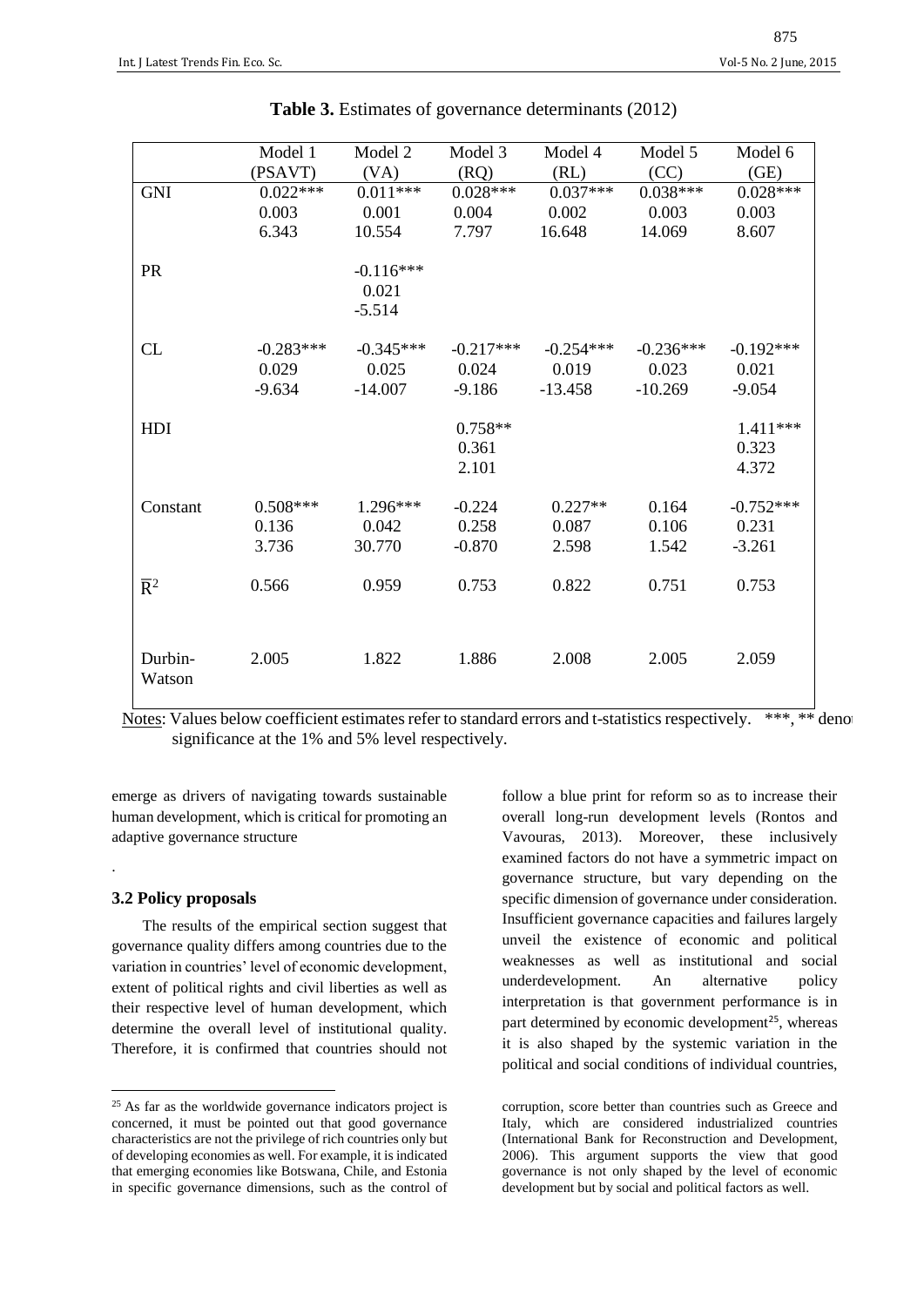especially those related to the level of non income human development.

In practical terms, the analysis implies that implementing universal policy recommendations to all countries indiscriminately, regardless of their economic, social and political background, proves to be at least unresponsive. Consequently, initiatives taken to promote good governance should correspond to individual sociopolitical traits of countries. Fighting endemic, deeply rooted weakness should involve a deliberate policy mix, targeted reforms and structural adjustments aiming at the root causes of governance failure. For these countries, the control of structural corruption requires additional global action aiming at the reduction of poverty (Lalountas, Manolas and Vavouras, 2011). However, in spite of the existence of context specific governance weaknesses prevalent in each country, there is scope for the emergence of overarching principles that embody economic development, democracy, equitable and sustainable human development. Accordingly, concrete policy measures lie at the core of the good governance agenda targeting a lengthy list of governance objectives, including developing anti-corruption safeguards, reinforcing the rule of law, achieving high standards of legitimacy and accountability, improving the performance of public institutions, among other attributes of effective governance systems.

# **References**

- [1] Acemoglu, D., Johnson, S. & Robinson, J. (2001), The colonial origins of comparative development: An empirical investigation, *American Economic Review*, 91(5), pp. 1369- 1401.
- [2] Al-Marhubi, F. (2004), The determinants of governance: A cross-country analysis, *Contemporary Economic Policy*, 22(3), pp. 394-406.
- [3] Besançon, M. (2003), Good governance rankings: The art of measurement, *WPF Reports*, No. 36, Harvard University.
- [4] Commission of the European Communities (2001), *European governance - A white paper*. COM, 428.
- [5] Commission of the European Communities (2003), *Governance and development, COM*, 615.
- [6] Dethier, J-J. (1999), Governance and economic performance: A survey, ZEF Discussion Paper

on Development Policy, No. 5, University of Bonn, Germany.

- [7] Dixit, A. (2009), Governance institutions and economic activity, *American Economic Review*, 99(1), pp. 5-24.
- [8] [8] International Bank for Reconstruction and Development -The World Bank (2006), *A decade of measuring the quality of governance*, Washington, DC: The World Bank.
- [9] Islam, R. (2006), Does more transparency go along with better governance?, *Economics and Politics*, 18(2)*,* pp. 121-167.
- [10] Jain, A. (2001), Corruption: A review, *Journal of Economic Surveys*, 15(1)*,* pp. 71-121.
- [11] Johnston, M. (1998), What can be done about entrenched corruption?, Pleskovic, B. & J. Stiglitz, J. (eds.), *Annual World Bank Conference on Development Economics*. Washington, DC: The World Bank.
- [12] Kaufmann, D. (2005), *Myths and realities of governance and corruption*, Global Competitiveness Report 2005-2006.
- [13] Kaufmann, D., Kraay, A. & Lobat*ó*n, P. (1999), Governance matters, Policy Research Working Paper Series 2196.
- [14] Kaufmann, D., Kraay, A. & Mastruzzi, M. (2010), The worldwide governance indicators: methodology and analytical issues, Policy Research Working Paper No. 5430.
- [15] Keefer, P. (2004), A review of the political economy of governance: From property rights to voice, World Bank Policy Research Working Paper No. 3315, World Bank.
- [16] Kjaer, A.M. (2004), *Governance, Cambridge*: Polity Press.
- [17] La Porta, R., Lopez-de-Silanes, F., Shleifer, A. & Vishny, R. (1999), The Quality of Government, *Journal of Law, Economics & Organization*, 15(1), pp. 222-279.
- [18] Lalountas, D.A., Manolas, G.A. & Vavouras, I.S. (2011), Corruption, globalization and development: How are these three phenomena related?, *Journal of Policy Modeling*, 33, pp. 636-648.
- [19] North, D. (1990), *Institutions, institutional change and economic performance*, Cambridge: Cambridge University Press.